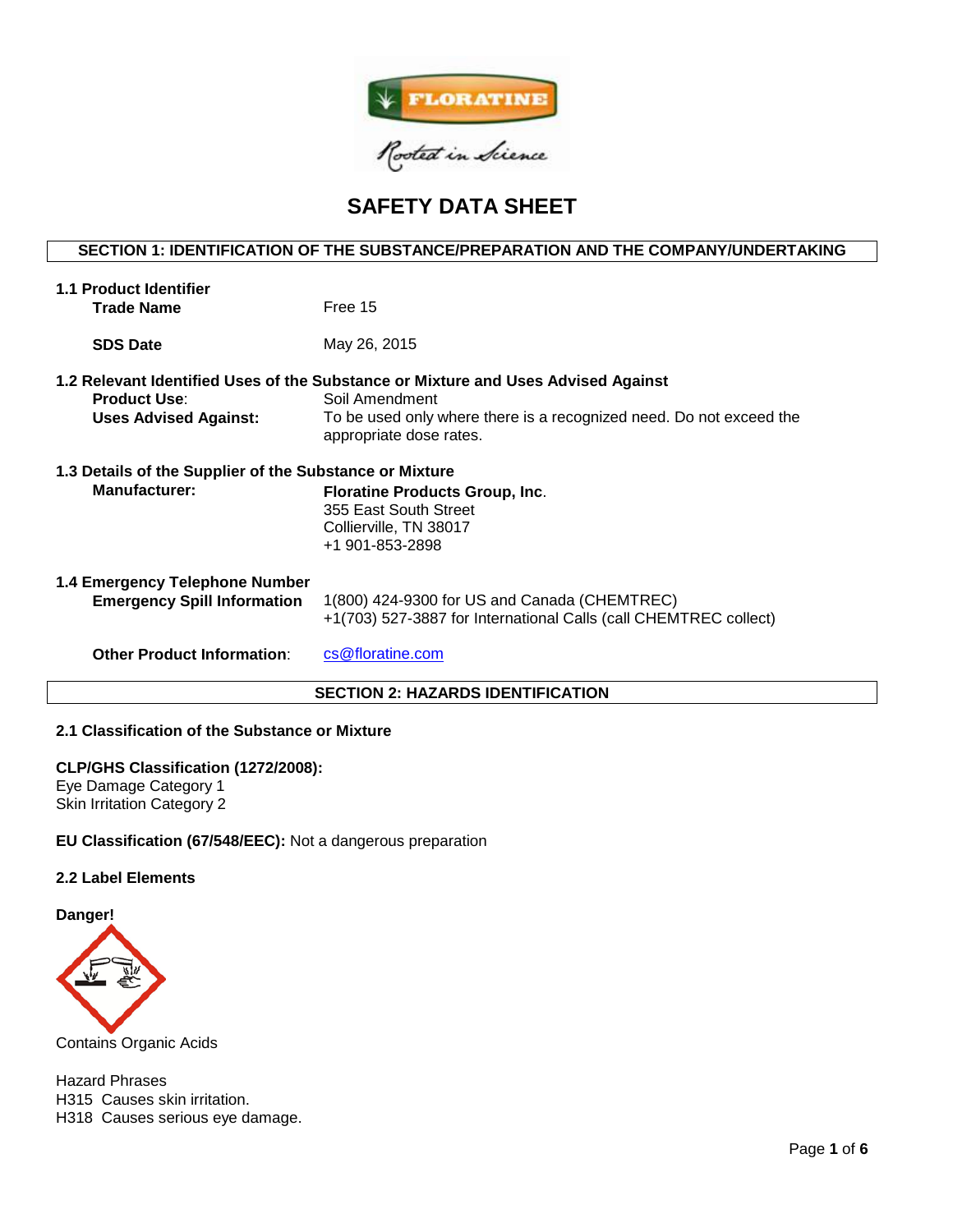Precautionary Phrases:

P280 Wear eye protection, face protection and protective gloves.

P305+P351+P338 IF IN EYES: Rinse continuously with water for several minutes. Remove contact lenses if present and easy to do – continue rinsing.

P310 Immediately call a POISON CENTER or physician.

P302 + P352 IF ON SKIN: Wash with plenty of soap and water.

P332 + P313 If skin irritation occurs: Get medical attention.

P362 + P364 Take off contaminated clothing and wash it before reuse.

## **2.3 Other Hazards:** None

## **SECTION 3: COMPOSITION/INFORMATION ON INGREDIENTS**

## **3.2 Mixtures**

| <b>Chemical Name</b> | <b>CAS Number /</b><br><b>EINECS Number /</b><br><b>REACH Reg.</b><br><b>Number</b> | $%$ (w/w) | <b>EU Classification</b><br>(67/548/EEC) | <b>CLP/GHS Classification</b><br>(1272/2008) |
|----------------------|-------------------------------------------------------------------------------------|-----------|------------------------------------------|----------------------------------------------|
| Organic Acid         | Proprietary                                                                         | <5        | Xn, C R20, R34                           | Acute Tox. 4 (H332)<br>Skin Corr. 1B (H314)  |
| Citric Acid          | $77 - 92 - 9/$<br>201-069-1                                                         | < 10%     | Xi R36                                   | Eye Irrit. 2 (H319)                          |

See Section 16 for full text of GHS and EU Classifications.

## **SECTION 4: FIRST AID MEASURES**

# **4.1 Description of First Aid Measures**

## **First Aid**

- **Eye contact:** In case of contact with eyes, flush immediately with water for at least 15 minutes while lifting the upper and lower lids. Get immediate medical attention.
- **Skin contact:** Wash with soap and water. Get medical attention if irritation develops or persists.
- **Inhalation:** Remove victim to fresh air. Get medical attention if irritation develops or persists.
- **Ingestion:** Do not induce vomiting unless directed to do so my medical personnel. If the person is alert, have them rinse their mouth with water and sip one glass of water. Call a poison center or physician for advice. Never give anything my mouth to an unconscious or drowsy person.

## **See Section 11 for more detailed information on health effects.**

**4.2 Most Important symptoms and effects, both acute and delayed:** Causes severe eye irritation or damage. Causes skin irritation. Swallowing may cause nausea or diarrhea.

**4.3 Indication of any immediate medical attention and special treatment needed**: If eye contact occurs, get immediate medial attention.

## **SECTION 5: FIREFIGHTING MEASURES**

**5.1 Extinguishing Media:** Use media appropriate for the surrounding fire. Cool fire exposed containers with water

**5.2 Special Hazards Arising from the Substance or Mixture Unusual Fire and Explosion Hazards:** None **Combustion Products:** Oxides of carbon.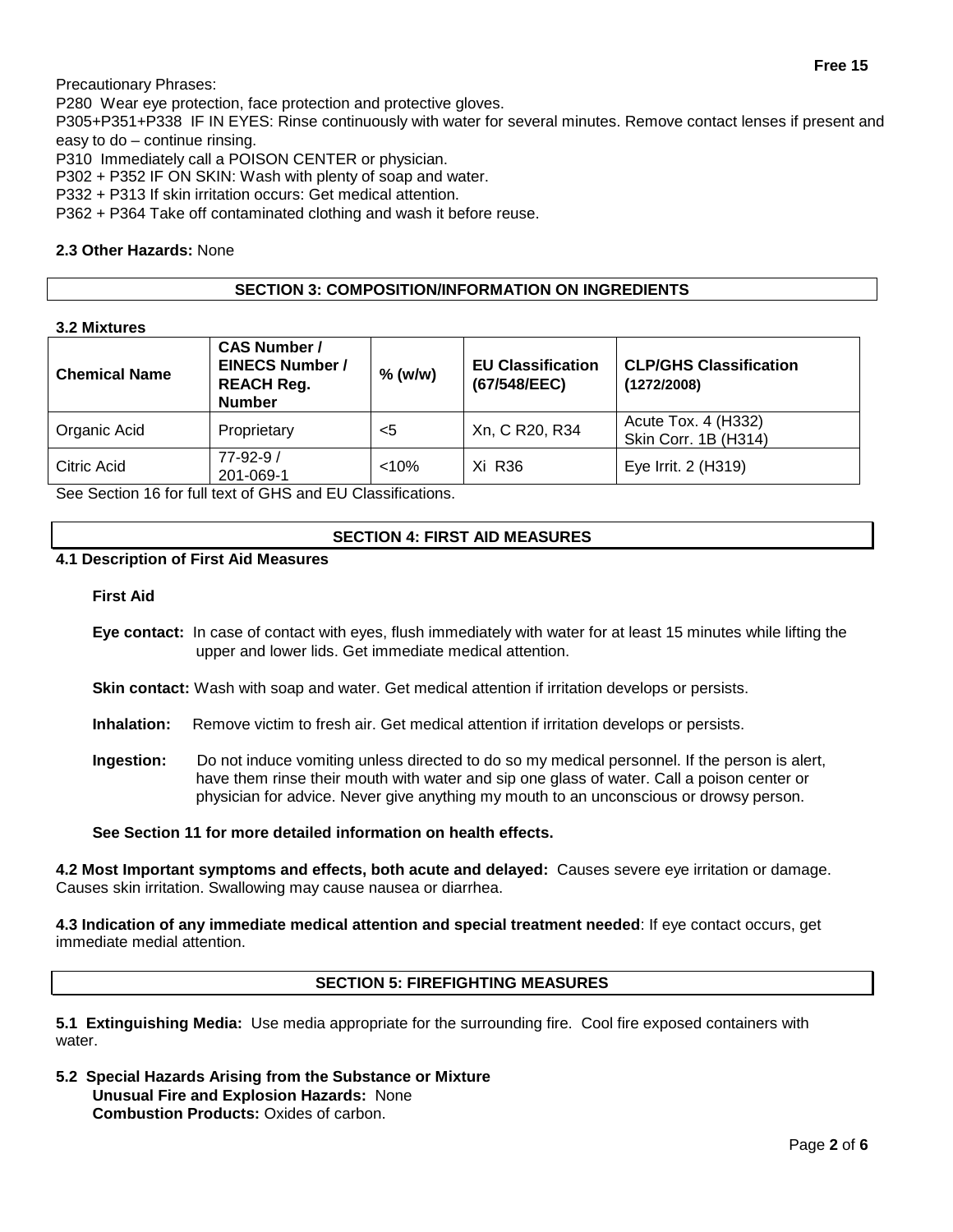**5.3 Advice for Fire-Fighters:** Self-contained breathing apparatus and protective clothing should be worn in fighting fires involving chemicals. Determine the need to evacuate or isolate the area according to your local emergency plan. Use water spray to keep fire exposed containers cool.

# **SECTION 6: ACCIDENTAL RELEASE MEASURES**

## **6.1 Personal Precautions, Protective Equipment and Emergency Procedures:**

Wear appropriate protective equipment. Avoid direct contact with spilled material.

#### **6.2 Environmental Precautions:**

.

Prevent entry in storm sewers and waterways. Report spill as required by local and national regulations.

## **6.3 Methods and Material for Containment and Cleaning Up:**

Collect with an inert absorbent material and place in an appropriate container for disposal. Wash spill site with water. Contain large spills and collect as much liquid as possible into containers for use.

#### **6.4 Reference to Other Sections:**

Refer to Section 8 for personal protective equipment and Section 13 for disposal information.

## **SECTION 7: HANDLING and STORAGE**

## **7.1 Precautions for Safe Handling**:

Prevent contact with eyes. Avoid contact with skin and clothing. Use with adequate ventilation. Use reasonable care in handling. Do not eat, drink or smoke while using product. Wash thoroughly with soap and water after handing.

## **7.2 Conditions for Safe Storage, Including any Incompatibilities**:

Protect containers from physical damage. Keep from freezing. Keep containers closed. Empty containers retain product residues. Follow all SDS precautions in handling empty containers. Store away from food and feed.

## **7.3 Specific end use(s):**

**Industrial uses:** None identified **Professional uses:** Soil Amendment

## **SECTION 8: EXPOSURE CONTROLS/PERSONAL PROTECTION**

## **8.1 Control Parameters:**

| <b>Chemical Name</b> | US OEL           | <b>EU IOEL</b>   | UK OEL           | <b>Biological Limit</b><br>Value |
|----------------------|------------------|------------------|------------------|----------------------------------|
| Organic Acid         | None Established | None Established | None Established | None Established                 |
| Citric Acid          | None Established | None Established | None Established | None Established                 |

#### **8.2 Exposure Controls:**

**Recommended Monitoring Procedures:** None established.

**Appropriate Engineering Controls:** Good outdoor ventilation should be adequate under normal conditions of use.

#### **Personal Protective Measurers**

**Eye/face Protection:** Chemical goggles recommended to prevent eye contact.

**Skin Protection:** Impervious clothing is recommended if needed to avoid skin contact.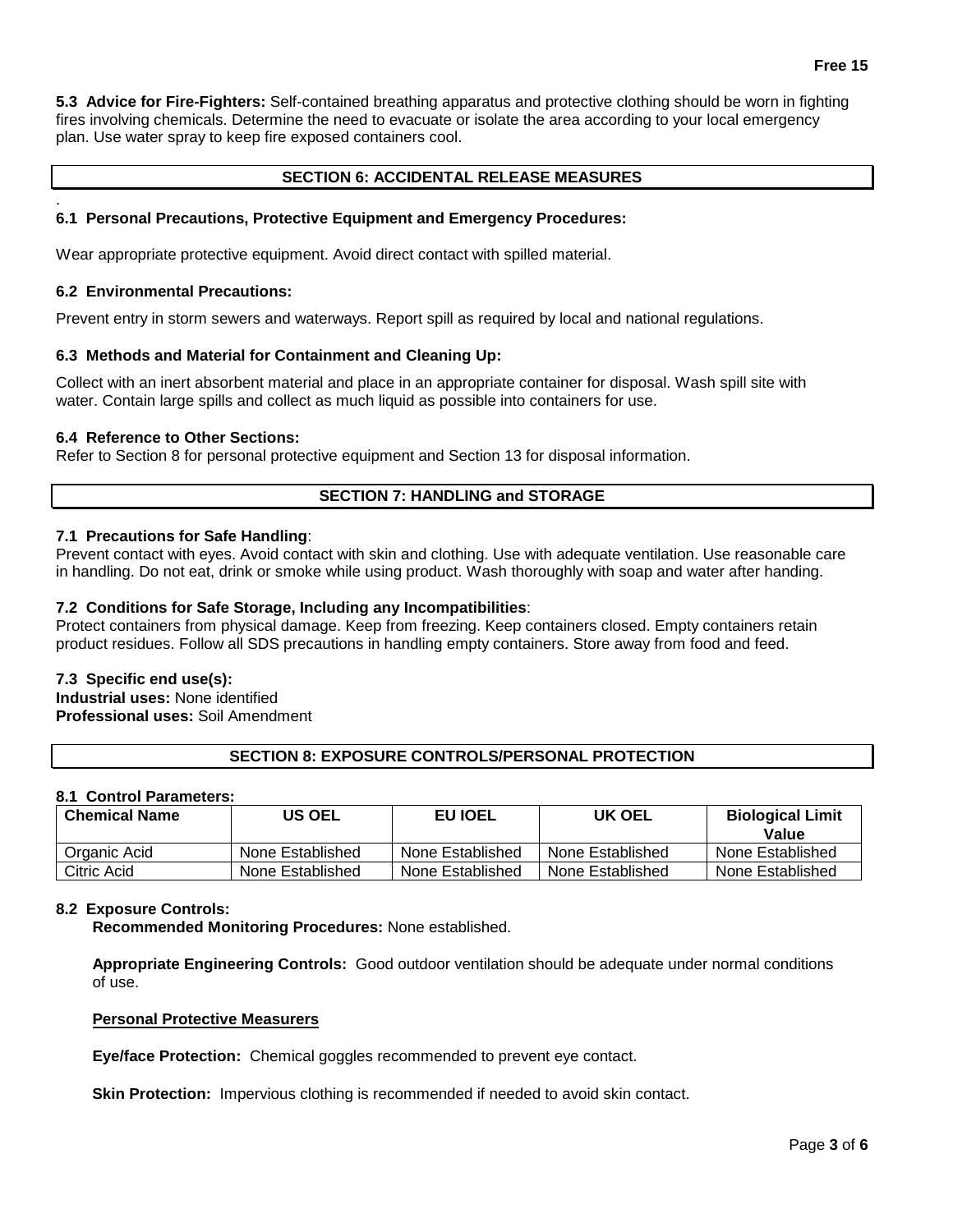**Hands:** Impervious gloves are recommended if needed to avoid skin contact.

**Respiratory Protection:** None needed under normal use conditions with adequate ventilation. If mists are excessive, an approved particulate respirator can be used. Use respirators in accordance with local and national regulations.

**Other protection:** Suitable washing facilities should be available in the work area.

# **SECTION 9: PHYSICAL and CHEMICAL PROPERTIES**

## **9.1 Information on basic Physical and Chemical Properties**

**Appearance:** Moist grayish black granules **Odor:** No odor. **Odor Threshold:** Not available *pH: Not available* **pH: Not available Melting/Freezing Point:** 286°C **Boiling Point:** not applicable **Flash Point:** Not flammable **Evaporation Rate:** Not applicable **Lower Flammability Limit:** Not applicable **Upper Flammability Limit:** Not applicable **Vapor Density(Air=1):** Not applicable **Relative Density:** 1.635 **Viscosity:** Not applicable **Explosive Properties:** None<br> **Oxidizing Properties:** None **Explosive Properties: 1):** 1 **Oxidizing Properties:** None **Specific Gravity (H<sub>2</sub>O= 1):** 1.635<br> **Molecular Formula:** Mixture **State of Molecular Weight:** Mixture

**Vapor Pressure:** Not applicable

**Solubility:** Complete **Octanol/Water Partition Coefficient:** Not determined **Autoignition Temperature:** None **Decomposition Temperature:** Not determined **Molecular Weight: Mixture** 

**9.2 Other Information:** None available

# **SECTION 10: STABILITY and REACTIVITY**

- **10.1 Reactivity:** Not reactive under normal conditions.
- **10.2 Chemical Stability:** Stable.
- **10.3 Possibility of Hazardous Reactions:** None known.
- **10.4 Conditions to Avoid:** Avoid excessive heat and freezing.
- **10.5 Incompatible Materials:** Incompatible with oxidizing agents.
- **10.6 Hazardous Decomposition Products:** Decomposition may produce carbon monoxide and carbon dioxide.

# **SECTION 11: TOXICOLOGICAL INFORMATION**

**11.1 Information on Toxicological Effects:** 

#### **Potential Health Effects:**

- **Eye Contact:** Cause irritation with redness, tearing and stinging. Eye damage may occur.
- **Skin contact:** Causes kin irritation.
- **Inhalation:** Excessive inhalation of dust may cause upper respiratory tract irritation.
- **Ingestion:** Swallowing may cause gastrointestinal effects including nausea and diarrhea.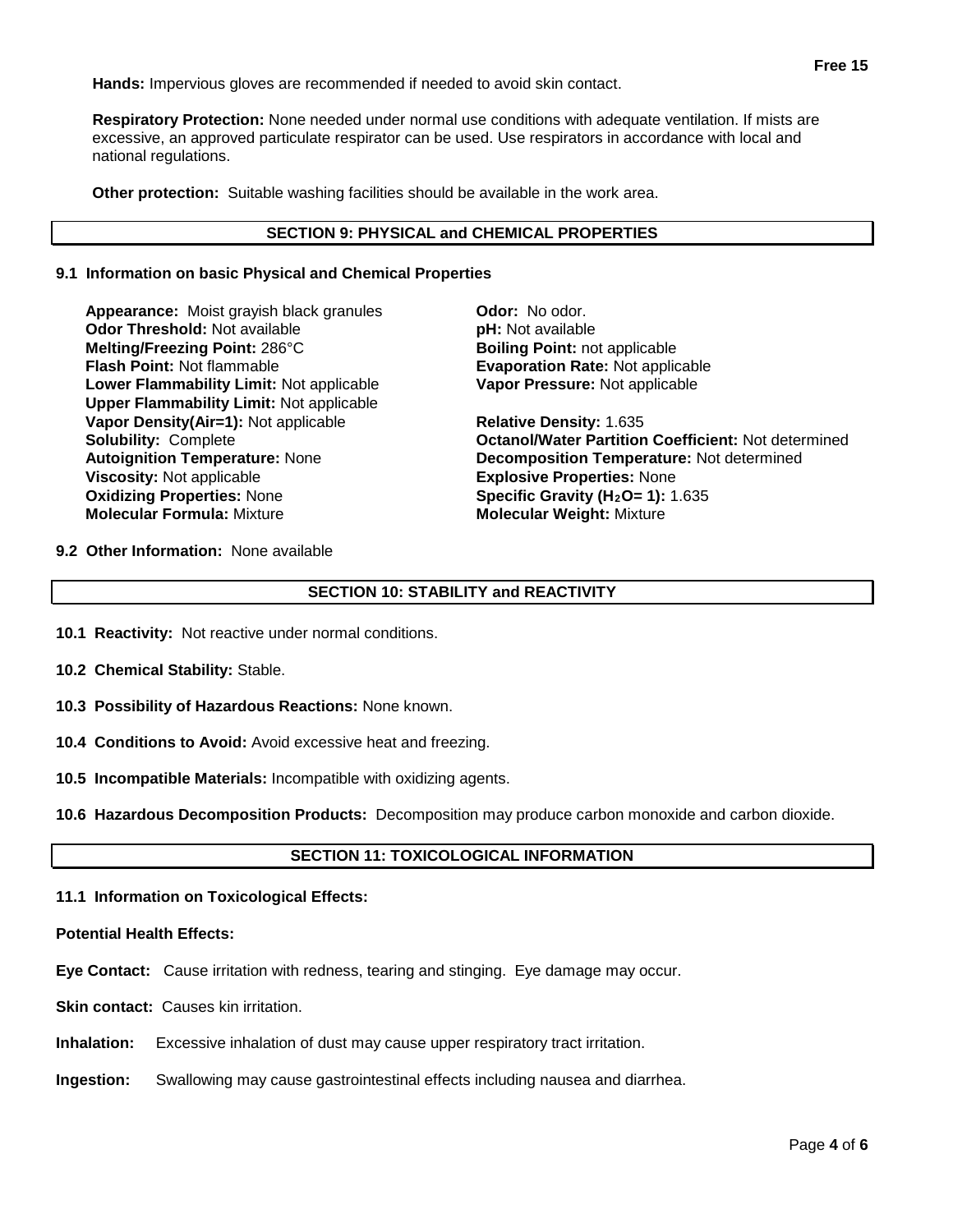**Acute toxicity:** No acute toxicity data available for the product. Calculated ATE for the mixture: Inhalation 100 mg/L/4 hr.

Organic acid: Oral rat LD50 2040 mg/kg; Inhalation rat LC50 3.2 mg/L/4 hr. Citric Acid: Oral rat LD50 3,000 mg/kg,

**Skin corrosion/irritation:** Organic acid is corrosive to rabbit skin. Citric acid is not irritating to rabbit skin.

**Eye damage/ irritation:** Organic acid has been shown to cause eye damage in rabbit eyes. Citric acid is irritating to rabbits eyes.

**Respiratory Irritation:** No data available. Expected to cause only temporary irritation.

**Respiratory Sensitization:** No data available.

**Skin Sensitization:** Organic acid was negative in the Buehler test for skin sensitization.

**Germ Cell Mutagenicity:** Citric acid was negative in the Ames test and in human and hamster cell culture assays. Organic acid was negative in an in vitro mammalian cell gene mutation assay, AMES test and in an in vivo mammalian erythrocyte micronucleus test.

**Carcinogenicity:** No data available. None of the components of this product are listed as carcinogens by IARC or the EU Dangerous Substances Directive.

**Reproductive Toxicity:** Zinc sulfate was administered to mice at days 6-15 of gestation. No maternal or developmental toxicity was observed at the highest dosage. NOEAL 30 mg/kg.

# **Specific Target Organ Toxicity**:

Single Exposure: No data available.

Repeat Exposure: No data available.

# **SECTION 12: ECOLOGICAL INFORMATION**

**12.1 Toxicity:** No toxicity data available for the product.

Organic acid: 96 hr LC50 Pimephales promelas164 mg/L; 48 hr EC50 daphnia magna 141 mg/L; 72 hr EC50 Pseudokirchnerella subcapitata 44 mg/L

Citric Acid: 96 hr golden orfe 440 mg/L, 48 hr saltwater crab160 mg/l

**12.2 Persistence and degradability:** Citric acid and organic acid are readily biodegradable

**12.3 Bioaccumulative Potential:** The calculated BCF for citric acid and organic acid is estimated to be 3.2.

**12.4 Mobility in Soil:** In the soil, product follows natural cycle to provide plant nutrients.

**12.5 Results of PVT and vPvB assessment:** Not required.

**12.6 Other Adverse Effects:** No data available.

# **SECTION 13: DISPOSAL CONSIDERATIONS**

## **13.1 Waste Treatment Methods:**

Dispose in accordance with local/ and national regulations. Not considered hazardous waste according to EU regulations.

**Free 15**